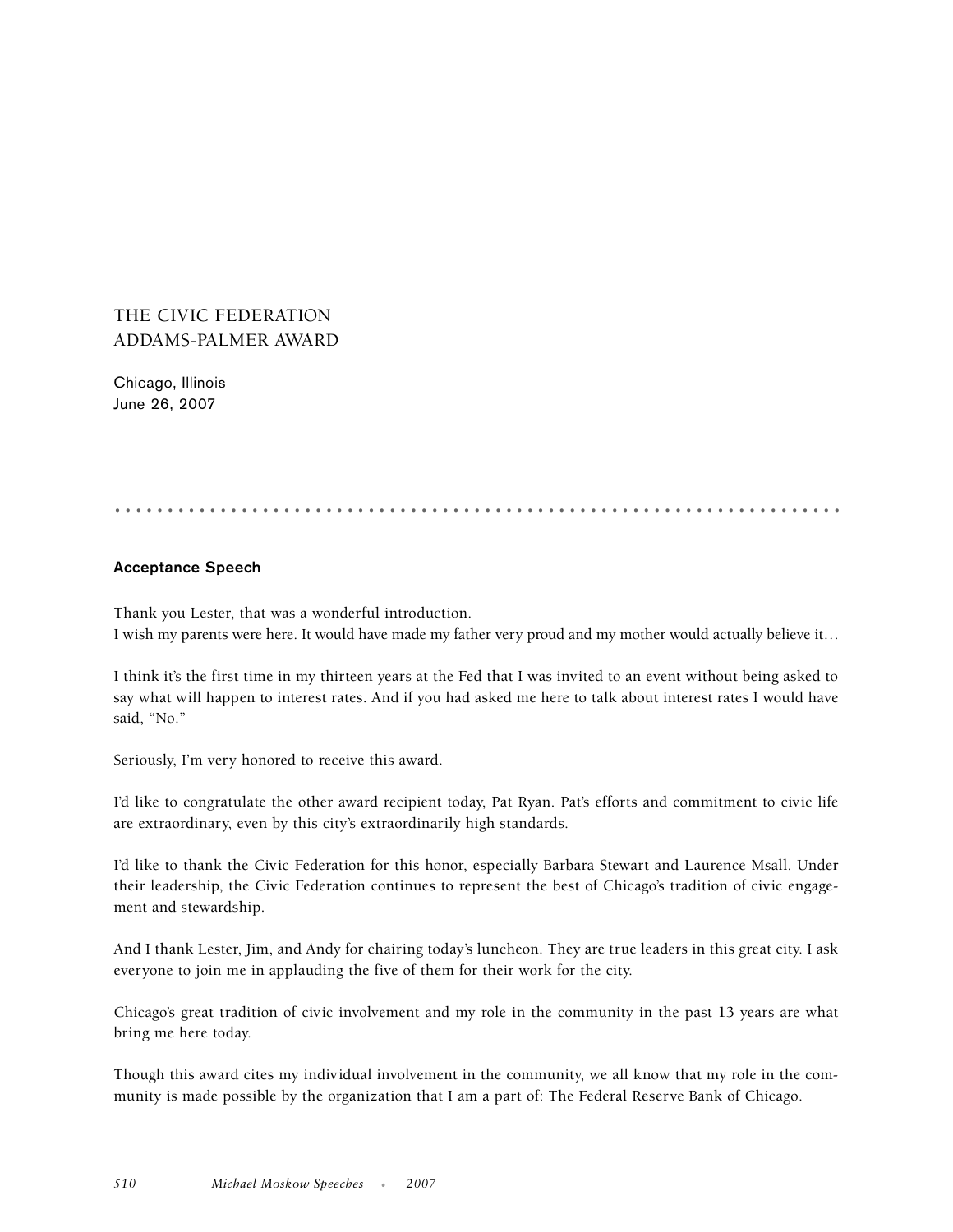The Federal Reserve is a unique institution. Some of its functions are like those of a government agency, some are like those of a business, and others are like those of a university or a think tank.

Our responsibility to set monetary policy and to achieve our goals of price stability and maximum sustainable growth are most well known and extremely important, but the way in which the Fed works—with high integrity, in a non-partisan and non-political fashion—makes it a valuable resource for the nation and its regions.

Here in Chicago—a city with a long and much-admired tradition of close cooperation between business and government—the Chicago Fed has been a natural fit to be active in this unique community.

The Federal Reserve Act mandates that the Chicago Fed be overseen by a Board of 9 Directors from our 5 state District, who serve six year terms.

We ask a lot of its Directors—this year we have 7 in person meetings as well as bi-weekly conference calls to recommend a discount rate. And as our Directors can attest, we compensate them very little—no one has figured out how to price a stock option for stock in the Federal Reserve.

Our Directors truly perform a public service.

Fortunately, we've had some of Chicago's finest answer the call to service.

During my tenure, our Board has been chaired by

- Miles White,
- Jim Farrell,
- Bob Darnell,
- Arthur Martinez,
- Lester McKeever,
- Bob Healy,
- Dick Cline

—some of the brightest and most dedicated people I've worked with.

Our board has been filled with people who uphold the city's ethic of community involvement—including some such as Jim Farrell and Bill Osborne whose civic contributions have been recognized by the Civic Federation.

This caliber of people has only spurred on a tradition of civic involvement at the Chicago Fed. This tradition truly began to take shape in the mid-1980s, when my predecessor, Silas Keehn, resolved to deepen the Bank's involvement—beginning with the Commercial Club's study, "Jobs for Metro Chicago" and followed by research-oriented projects in both Chicago and around our Midwest District.